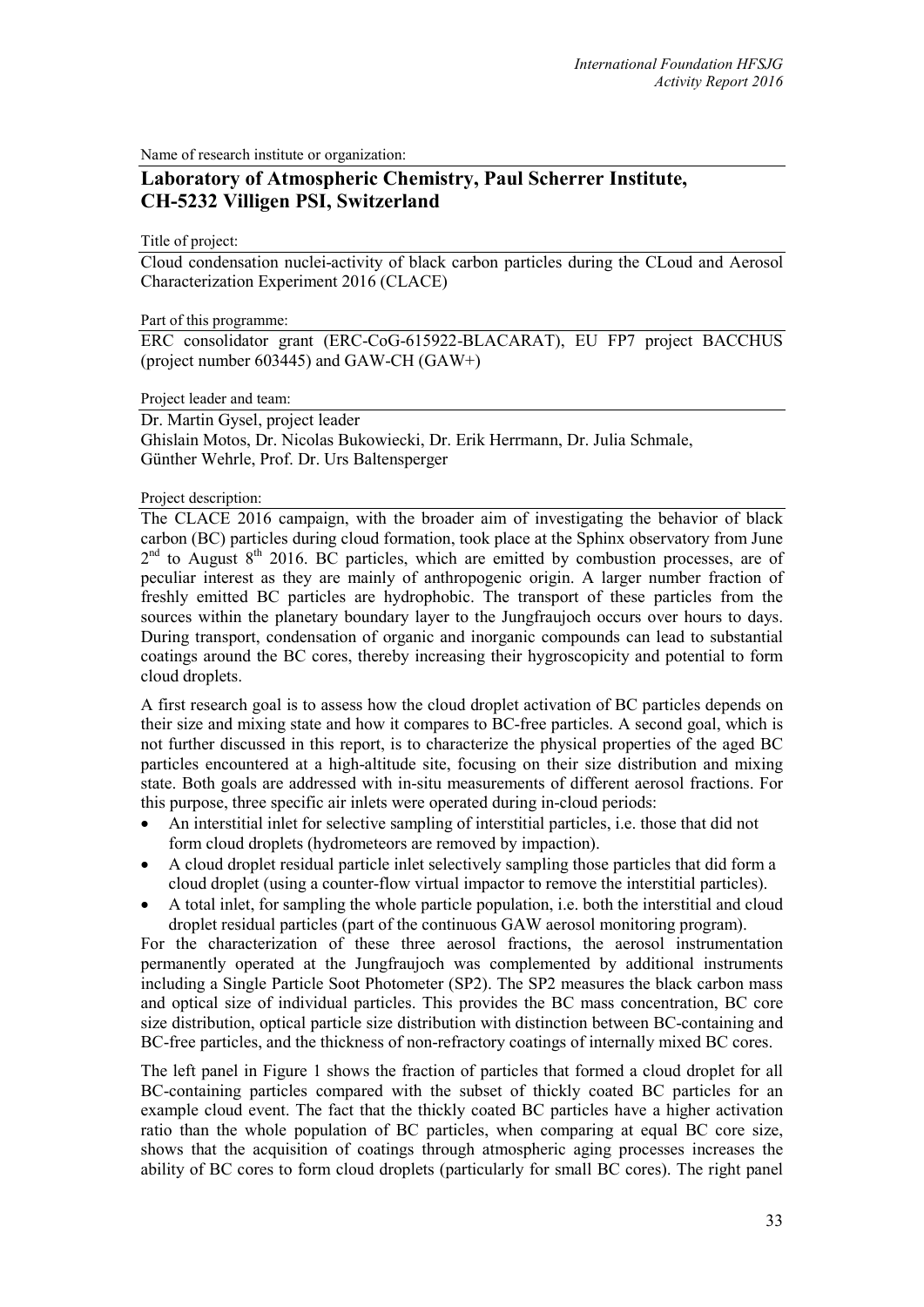*International Foundation HFSJG Activity Report 2016*

of Figure 1 shows the fraction of particles that formed cloud droplets as a function of total particle size. The data from the scanning mobility particle sizer (SMPS) show that large particles readily form cloud droplets while small ones don't. There is no significant difference between BC-free and BC-containing particles in the size range above 200 nm according to the SP2 data, which can be explained by the fact that the vast majority of the BC particles have acquired thick coatings of hygroscopic material by the time they reach the Jungfraujoch. Further analyses aim at quantifying the threshold coating thickness as a function of BC core size required that a BC particle can form a cloud droplet at a certain cloud supersaturation.



*Figure 1. Left panel: cloud droplet activation ratio as a function of BC core size for all BCcontaining particles compared with thickly-coated BC particles; right panel: cloud droplet activation ratio as a function of total particle size of BC-containing particles compared with BC-free particles and the total aerosol population (right).*

## Key words:

Clouds, CCN-activation, black carbon, mixing state, in-situ observation

Internet data bases:

http://www.psi.ch/lac

Collaborating partners/networks:

Dr. C. Hüglin, Dr. S. Henne, Dr. M. Steinbacher, and Dr. S. Reimann, EMPA, Dübendorf Dr. M. Schnaiter, Institute of Meteorology and Climate Research, Karlsruhe Institute of Technology (KIT), Germany

Dr. E. Weingartner, Institut für Aerosol- und Sensortechnik, Fachhochschule Nordwestschweiz, Windisch

Dr. S. Mertes, Institut für Troposphärenforschung, Leipzig, Germany

Dr. J. Schneider, University of Mainz, Particle Chemistry Department, Mainz, Germany

Scientific publications and public outreach 2016:

**Refereed journal articles and their internet access**

Hoyle, C.R., C.S. Webster, H.E. Rieder, A. Nenes, E. Hammer, E. Herrmann, M. Gysel, N. Bukowiecki, E. Weingartner, M. Steinbacher, U. Baltensperger, Chemical and physical influences on aerosol activation in liquid clouds: a study based on observations from the Jungfraujoch, Switzerland, Atmos. Chem. Phys., **16**, 6, 4043-4061, doi: 10.5194/acp-16-4043-2016, 2016. http://dx.doi.org/10.5194/acp-16-4043-2016

Kupiszewski, P., M. Zanatta, S. Mertes, P. Vochezer, G. Lloyd, J. Schneider, L. Schenk, M. Schnaiter, U. Baltensperger, E. Weingartner, M. Gysel, Ice residual properties in mixed-phase clouds at the high-alpine Jungfraujoch site, Journal of Geophysical Research – Atmospheres, **121**, 20, 12343-12362, doi: 10.1002/2016jd024894, 2016. http://dx.doi.org/10.1002/2016JD024894

Vochezer, P., E. Jarvinen, R. Wagner, P. Kupiszewski, T. Leisner, M. Schnaiter, In situ characterization of mixed phase clouds using the Small Ice Detector and the Particle Phase Discriminator, Atmos. Meas. Tech., **9**, 1, 159- 177, doi: 10.5194/amt-9-159-2016, 2016. http://dx.doi.org/10.5194/amt-9-159-2016